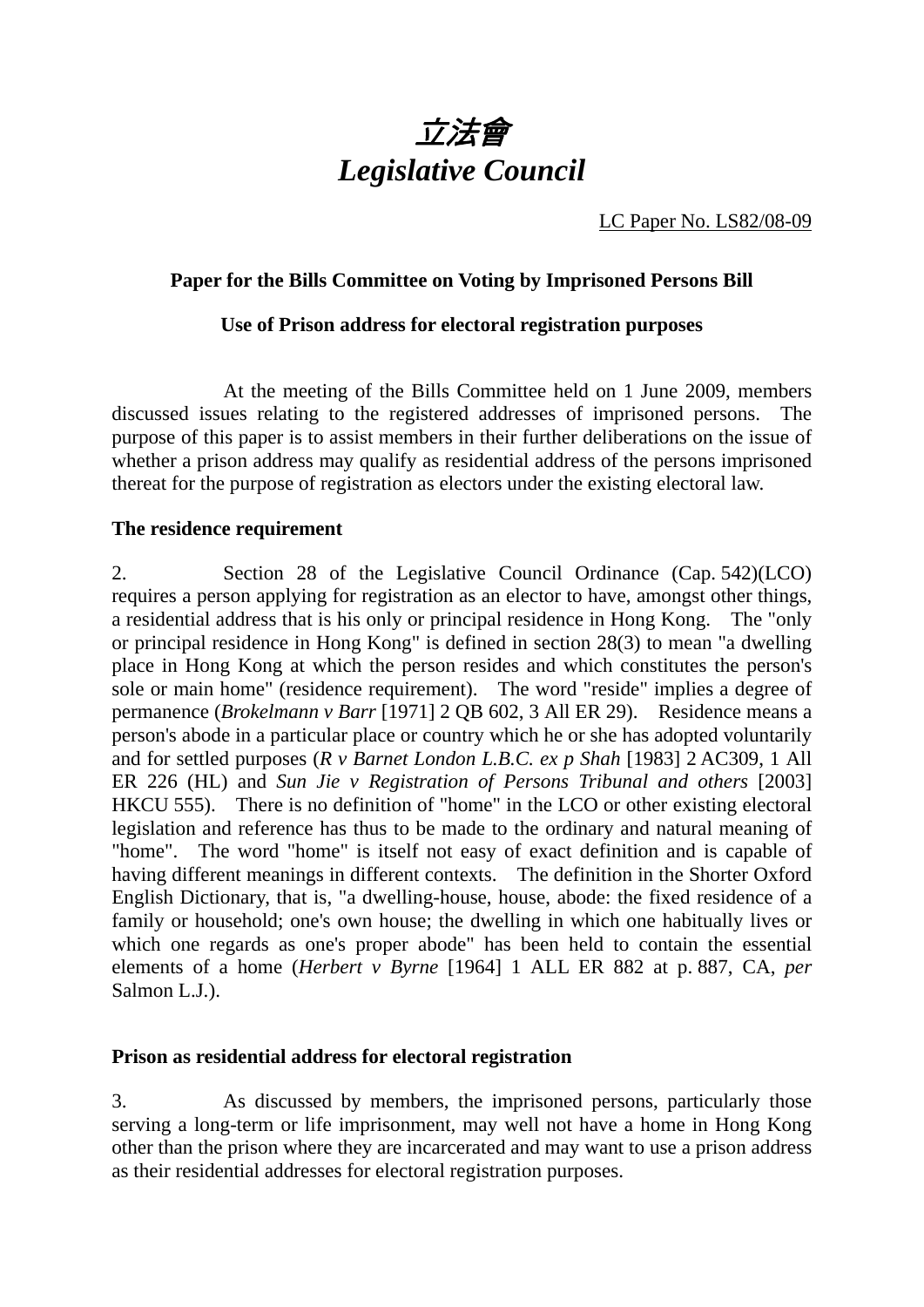4. The Administration takes the view that a place where a person is involuntarily kept does not qualify as one's residence under the LCO. Reliance has been placed on a recent case in which the Court rejected the application by an imprisoned person who was sentenced to an imprisonment of 54 months to change his address to his prison cell in Stanley for the purposes of the register of electors (*Choi Chuen Sun v Secretary for Justice and Electoral Affairs Commission* (HCAL 83/2008)).

5. However, it is worth noting that the residence requirement contained in section 28 is drafted against the background that imprisoned persons are not entitled to be registered as electors and to vote. With the removal of restrictions on voting rights of imprisoned persons, an imprisoned person serving a long-term imprisonment who no longer has a home outside the prison may still become ineligible for voter registration unless the prison address of such an imprisoned person may be regarded as registrable as a residential address under the existing section 28 or some other alternative arrangements that have to be made if the prison address is not so registrable.

6. In view of the fact that registration is a prerequisite to one's exercise of his or her voting rights, the Court may adopt a purposive approach in interpreting the existing residence requirement if it is satisfied that the person concerned may otherwise become ineligible because of his not having a registrable address. Due consideration should be given to the facts of individual cases. The fact that a prison is not capable of being voluntarily adopted as one's residence may be regarded as immaterial for determining one's residential address for electoral registration purposes. As such, a prison may well qualify as one's residence or home for the registration purposes in the case of an imprisoned person who is able to prove that he has no other registrable address.

7. There are examples that penal or medical institutions such as prison or a mental hospital may be taken as one's residence for a specific purpose. In *Lexi Holdings plc v Shaid Luqman and Others* (2007)22/10/2007 (Annex I)*,* the Court ruled that the prisoner's usual or last known residence is the prison for the purpose of service of legal proceedings on him<sup>1</sup>. In *Head v Head* [1963] 3 All ER 640 (Annex II), a mental patient was found to be a "resident" in a mental hospital for the purpose of divorce proceedings (the above cases are attached for reference).

Encls.

Prepared by

TAM Shuk-fong, Clara Assistant Legal Adviser Legislative Council Secretariat 8 June 2009

 $\overline{a}$ <sup>1</sup> *Per* Briggs J, the High Court of England and Wales. Source: Butterworths Personal Injury Litigation Service, November 2007, Editors: Nicholas Bevan and others.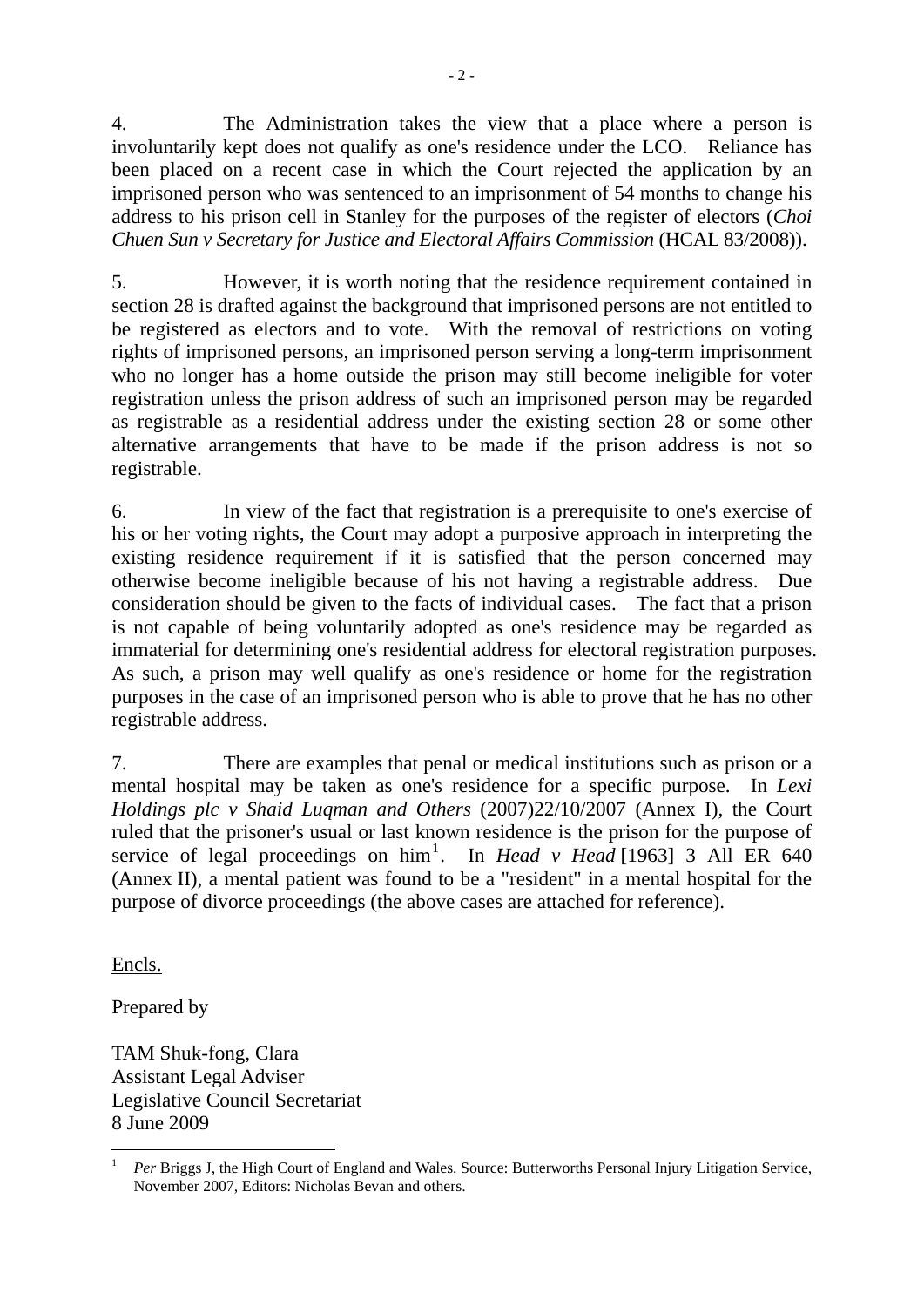# **(Extract)**

*Copyright Reed Elsevier (UK) Ltd. PILS 2007.88* 

Copyright Reed Elsevier (UK) Ltd.

Butterworths Personal Injury Litigation Service

November 2007

PILS 2007.88

**LENGTH**: 9933 words

**AUTHOR**: Bulletin Editors

Nicholas Bevan

Solicitor at Bond Pearce LLP

Eliza James

Solicitor at Bond Pearce LLP

| $-$       | -- | -- |    |    | -- |    |
|-----------|----|----|----|----|----|----|
| $\Lambda$ | -- |    | -- | -- |    | -- |

*Lexi Holdings plc v Shaid Luqman & Ors* (2007) 22/10/2007

A prisoner's usual or last known residence is the prison

(Briggs J)

The facts: C applied for judgment in default of acknowledgement of service against the defendant partnership, having purportedly effected postal service on one of the partners (P) at his two residences or former residences. C knew that P was in prison at the time. C argued that a prisoner's house was no less his **residence when he was in prison**.

The decision: Unsurprisingly the court disagreed, and decided that where a claimant knew a defendant was in prison, the prison was his usual or last know place of residence.

| $-1$<br> | -- | --- |  | -- | __<br>-- | -- |
|----------|----|-----|--|----|----------|----|
|          |    |     |  |    |          |    |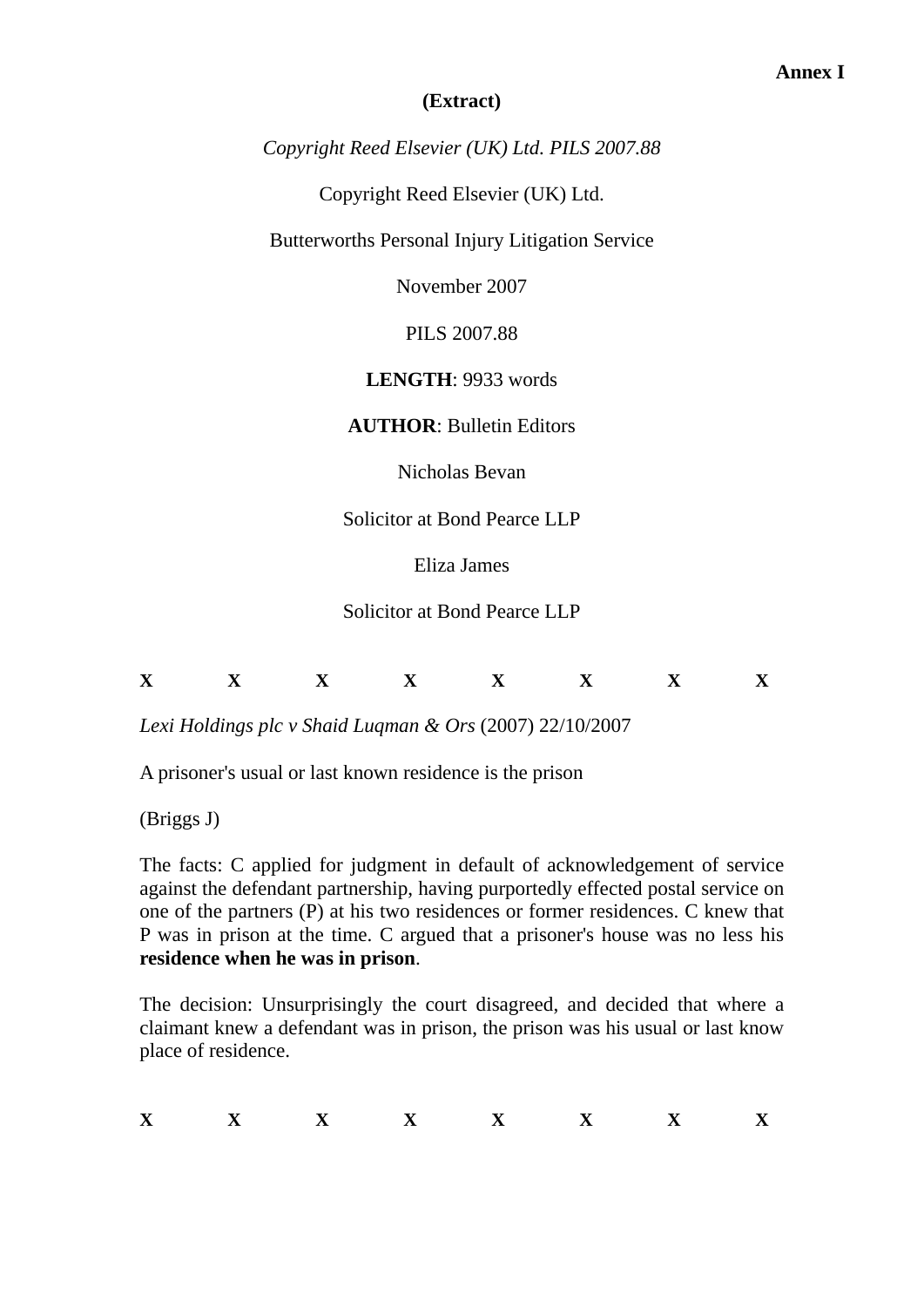#### $HEAD$  v.  $HEAD$ .

[EXETER ASSIZES (Rees, J.), May 16, 23, 1963.]

Divorce-Insanity-Incurable unsoundness of mind-Care and treatment for five years immediately preceding the presentation of the petition—Absence from mental hospital on trial leave—Whether "resident" in hospital notwithstanding temporary absence—Divorce (Insanity and Desertion) Act. 1958 (6 & 7 Eliz. 2 c. 54), s. 1 (1) (a).

In January, 1955, the wife was re-admitted to a mental hospital as a voluntary patient and in November, 1959, she was regraded as an informal patient under the Mental Health Act, 1959. On Sept. 18, 1961, she left hospital to spend four weeks' trial leave at her parents' home; the four weeks were extended by an order dated Oct. 25, 1961, for another four weeks, the wife remaining at her parents' home. During this period she was shown in the hospital's books as an in-patient on leave; she was not discharged because the doctor having care of her had not decided to discharge her, intending to see how she got on during the trial period. On Nov. 8, 1961, her husband presented a petition for divorce on the ground that she was incurably of unsound mind (as was established at the trial) and had been continuously under care and treatment for a period of at least five years immediately preceding the presentation of the petition. On the question whether, during the period between Sept. 18 and Nov. 8, 1961, the wife was receiving treatment for mental illness as a resident in a hospital within s. 1 (1) of the Divorce (Insanity and Desertion) Act, 1958,

Held: on the true construction of s. 1 (1) (a) of the Divorce (Insanity and Desertion) Act, 1958, a patient may still be "resident" in a mental hospital, although the patient is temporarily absent therefrom (see p. 642, letter H, post); on the facts in the present case the wife was, between Sept. 18 and Nov. 8, 1961, "receiving treatment for mental illness as a resident in a hospital " within s. 1 (1) (a) and a decree of divorce would be granted (see p. 643, letter G, post).

Dunn v. Dunn ([1963] 1 All E.R. 440) applied.

[As to continuity of care and treatment where patient is absent on trial or for health, see 12 HALSBURY's LAWS (3rd Edn.) 280, para. 538, note (1); and for cases on the subject, see 27 DIGEST (Repl.) 369, 3057-3059.

For the Matrimonial Causes Act, 1950, s. 1 (2), see 29 HALSBURY's STATUTES (2nd Edn.) 390; 39 ibid., 1118.

For the Divorce (Insanity and Desertion) Act, 1958, s. 1 (1) (a), see 38 HALS-BURY'S STATUTES (2nd Edn.) 485.

Cases referred to:

Chapman v. Chapman, [1961] 3 All E.R. 1105; [1961] 1 W.L.R. 1481; 3rd Digest Supp.

Dunn v. Dunn, [1963] 1 All E.R. 440; [1963] P. 192; [1963] 2 W.L.R. 311.

Mesure v. Mesure, [1960] 2 All E.R. 233; [1960] P. 184; [1960] 3 W.L.R. 78; 3rd Digest Supp.

Safford v. Safford, [1944] 1 All E.R. 704; [1944] P. 61; 113 L.J.P. 54; 171 L.T. 29; 27 Digest (Repl.) 369, 3059.

Swymer v. Swymer, [1954] 3 All E.R. 502; [1955] P. 11; [1954] 3 W.L.R. 803; 3rd Digest Supp.

#### Petition.

The husband and wife were married in 1933, and they had one child, who was born in 1934. After the birth of the child the wife began to suffer from delusions. In September, 1940, a reception order was made and she was detained in Exminster Hospital under care and treatment as a person of unsound mind until November, 1954, when she was discharged as having recovered, but she was readmitted to Exminster Hospital as a voluntary patient on Jan. 13, 1955.

640

 $\boldsymbol{A}$ 

[1963] 3 All E.R.

B

D

E

 $\mathcal{C}$ 

I

G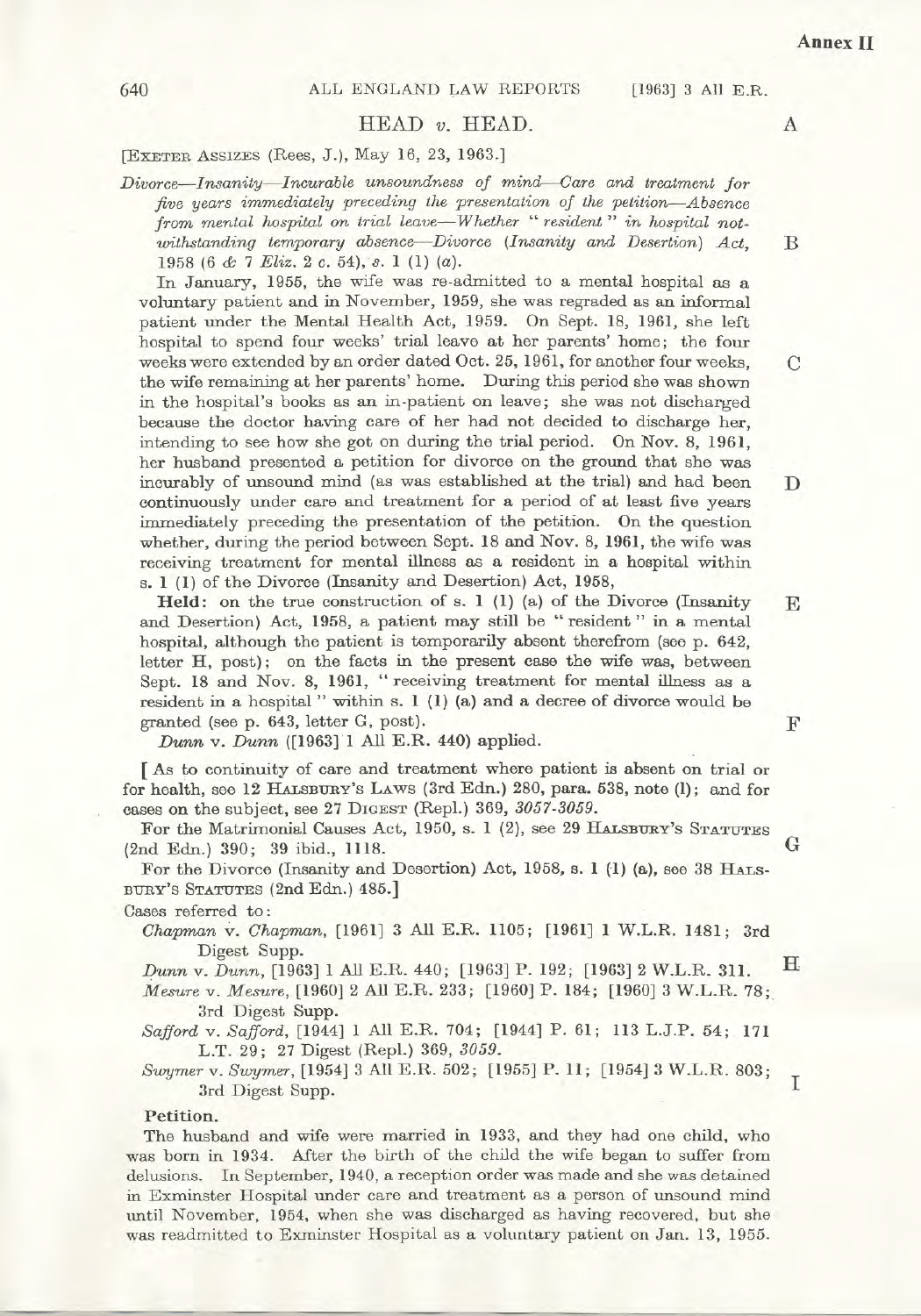Exeter Ass.

- A On Nov. 12, 1959, she was regraded as an informal patient under the Mental Health Act, 1959. On Sept. 18, 1961, she left hospital to spend a four-weeks period of trial leave at her parents' home. This was extended for a further four-weeks period by an order made on Oct. 25, 1961. During these two periods of trial leave the wife was shown on the books of the hospital as an "in-patient on leave". On Nov. 8, 1961, during the currency of the second four-weeks
- B period, the husband presented a petition for divorce on the ground that the wife was incurably of unsound mind and that she had been continuously under care and treatment for a period of at least five years immediately preceding the presentation of the petition. On and after Dec. 12, 1961, the wife ceased to be shown in the hospital's books as an in-patient. From Dec. 12, 1961, she remained at her parents' home under some degree of supervision by a mental welfare
- C officer, and she was examined from time to time by the physician superintendent of the hospital.

In the divorce suit the Official Solicitor, as guardian ad litem of the wife, filed an answer to the petition denying that the wife was incurably of unsound mind and that she had been continuously under care and treatment for the requisite period. It was not disputed that the Exminster Hospital was a hospital within D the provisions of s. 1 (1) (a) of the Divorce (Insanity and Desertion) Act, 1958.

H. E. L. McCreery for the husband. T. G. Field-Fisher for the wife.

Cur. adv. vult.

May 23. REES, J., having stated the facts and referred to the medical E evidence, found that the petitioner had established that the wife was incurably of unsound mind, and continued: The difficult question arises whether the wife has been shown to have been between Sept. 18 and Nov. 8, 1961, receiving treatment for mental illness as a resident in a specified hospital. During this period she stayed at her parents' home in Devon on what Dr. Bartlett called "trial leave". Counsel for the wife made the point that the wife was in the

- F Exminster Hospital from Nov. 12, 1959, onwards, as an informal patient under arrangements made pursuant to s. 5 of the Mental Health Act, 1959, and that that Act contained no provisions enabling leave of absence to be given to such patients. Section 39 of the Act of 1959 does contain express provisions for leave of absence to be given to detained patients, but this section has no application to informal patients, such as the wife in this suit. Counsel for the wife argued, therefore,
- G that in the case of an informal patient the legislature did not envisage leave of absence being given, with the result that, when such a patient left the confines of the hospital, he or she ceased to be a patient of the hospital and a fortiori ceased to be a "resident" in the hospital.

He distinguished the position of the respondent in Swymer v. Swymer  $(1)$  who, while a voluntary patient under the Mental Treatment Act, 1930, was sent for

- H treatment for a fractured leg to another hospital—which was not an approved place under that Act—and returned to the mental hospital when his leg was healed. A schedule to the Act of 1930 gave power for rules to be made which could, if the power were exercised, have authorised the temporary absence of voluntary patients from the mental hospital. The power was not exercised for some unexplained reason, but ROMER, L.J., rested his judgment certainly in I part on the view that the word "continuously" in s. 1 of the Matrimonial
- Causes Act, 1950, should be construed having regard to the consideration that the Act of 1930 envisaged the making of rules providing that voluntary patients might be absent for temporary periods. Counsel for the wife argued that no such consideration is applicable in the present case, since the Mental Health Act, 1959, does not provide for the temporary absence of informal patients. In my judgment, the absence of express provisions in the Mental Health Act,

641

(1) [1954] 3 All E.R. 502; [1955] P. 11.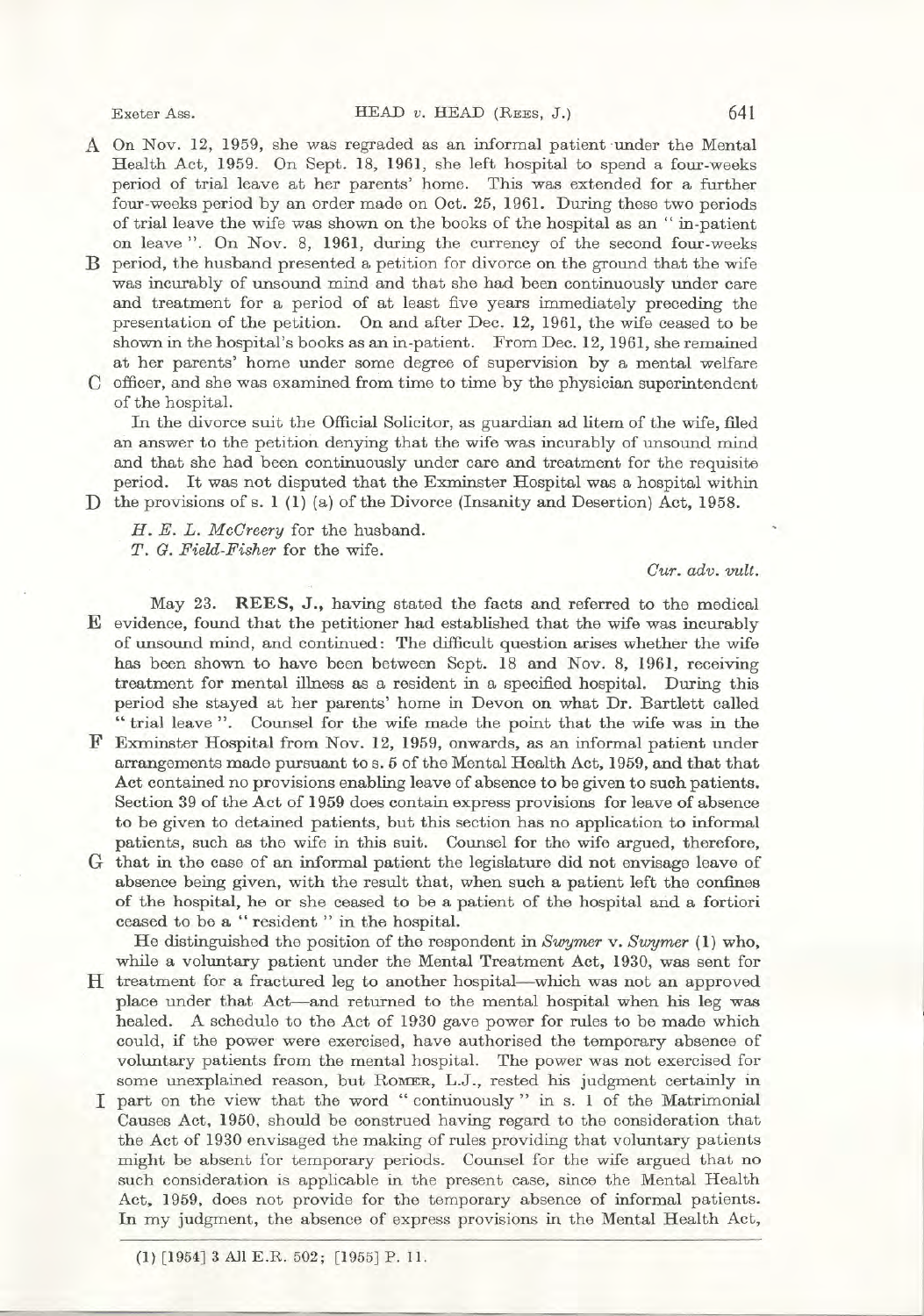1959, for granting leave of absence to informal patients does not assist the wife's A case. For the present purpose I am required to construe the terms of the Matrimonial Causes Act, 1950, and the Divorce (Insanity and Desertion) Act, 1958. When these were enacted the argument based on the Act of 1930, to which ROMER, L.J., referred, was still open and the wife was a voluntary patient under the Act of 1930—a category similar to that of the respondent in the Swymer case  $(2)$ .

Accordingly it could properly be said that the legislature contemplated that the wife could be given temporary leave of absence. If this be the case, then, in order to give effect to the argument of counsel for the wife, it would be necessary to suppose that the effect of the regrading of the wife to the status of an informal patient pursuant to s. 5 of the Mental Health Act, 1959, took away the power which had existed since her readmission into hospital in January,  $1955$ —to grant  $\,$  C her temporary leave of absence. I am unable to accept that such is the effect of the passage into law of the Mental Health Act, 1959. I think that it might have been contemplated that patients who are admitted to, or remain in, hospital for treatment for mental disorders under informal arrangements made pursuant to s. 5 of the Act of 1959 could be given temporary leave of absence as circumstances might require. I think that the absence of express provision for granting  $\mathbb D$ leave of absence to these patients cannot be construed as a prohibition against the granting of such leave, but rather is due to the informality of the arrangements which are made for their admission to hospital. Such patients may suffer from the widest range of mental disorders and of the widest range of severity, and it seems to me unreal to suppose that the legislature intended to prevent their treatment including, for example, therapeutic and temporary E absence from hospital to enable them to adjust to conditions of the outside world. Such absences might vary in length from a few hours to a month or more, and I cannot think that it was intended that the patient is required to be readmitted afresh under s. 5 of the Act of 1959 at the end of each temporary absence. I was informed by counsel that the argument with which I have just dealt had been addressed to WRANGHAM, J., in Dunn v. Dunn (3), and his decision  $\mathbf F$ necessarily involved its rejection. I am accordingly glad to find support for my own view.

I now turn to the central issue in this part of the case, namely, whether the wife between Sept. 18 and Nov. 8, 1961, was "receiving treatment for mental illness as a resident in a hospital." It is necessary to observe that these words in s. 1 (1) of the Divorce (Insanity and Desertion) Act, 1958, are not the same as  $G$ those with which the Court of Appeal were concerned in the Swymer case (2) or in Safford v. Safford (4). Nevertheless, in my view the problem was to be approached in the light of the principles to be found in these cases. In the Swymer case (2) the patient remained "continuously" under care and treatment for his mental illness notwithstanding a four-week temporary absence from the mental hospital. Similarly, though the patient in the Safford case  $(4)$  was H absent on trial leave periods lasting from four days to about seven weeks, it was held nevertheless that the patient was throughout "detained" in the mental hospital under care and treatment. I conclude as a matter of construction, and in the light of these authorities, that a patient may be still "resident" in a mental hospital notwithstanding temporary absence therefrom.

The decision of WRANGHAM, J., in Dunn v. Dunn (3) is directly in point and  $\mathbf{I}$ supports the view I have expressed. I should also refer to the decision of LLOYD-JONES, J., in *Mesure* v. *Mesure* (5), since he examined the terms of s. 1 (1) (a) of the Act of 1958. In that case he found that the petitioner had failed to establish that the respondent was incurably of unsound mind in that she had not received treatment as a resident in a specified hospital during an absence of

642

B

 $(2)$  [1954] 3 All E.R. 502; [1955] P. 11. (3) [1963] 1 All E.R. 440; [1963] P. 192. (4) [1944] 1 All E.R. 704; [1944] P. 61. (5) [1960] 2 All E.R. 233; [1960] P. 184.